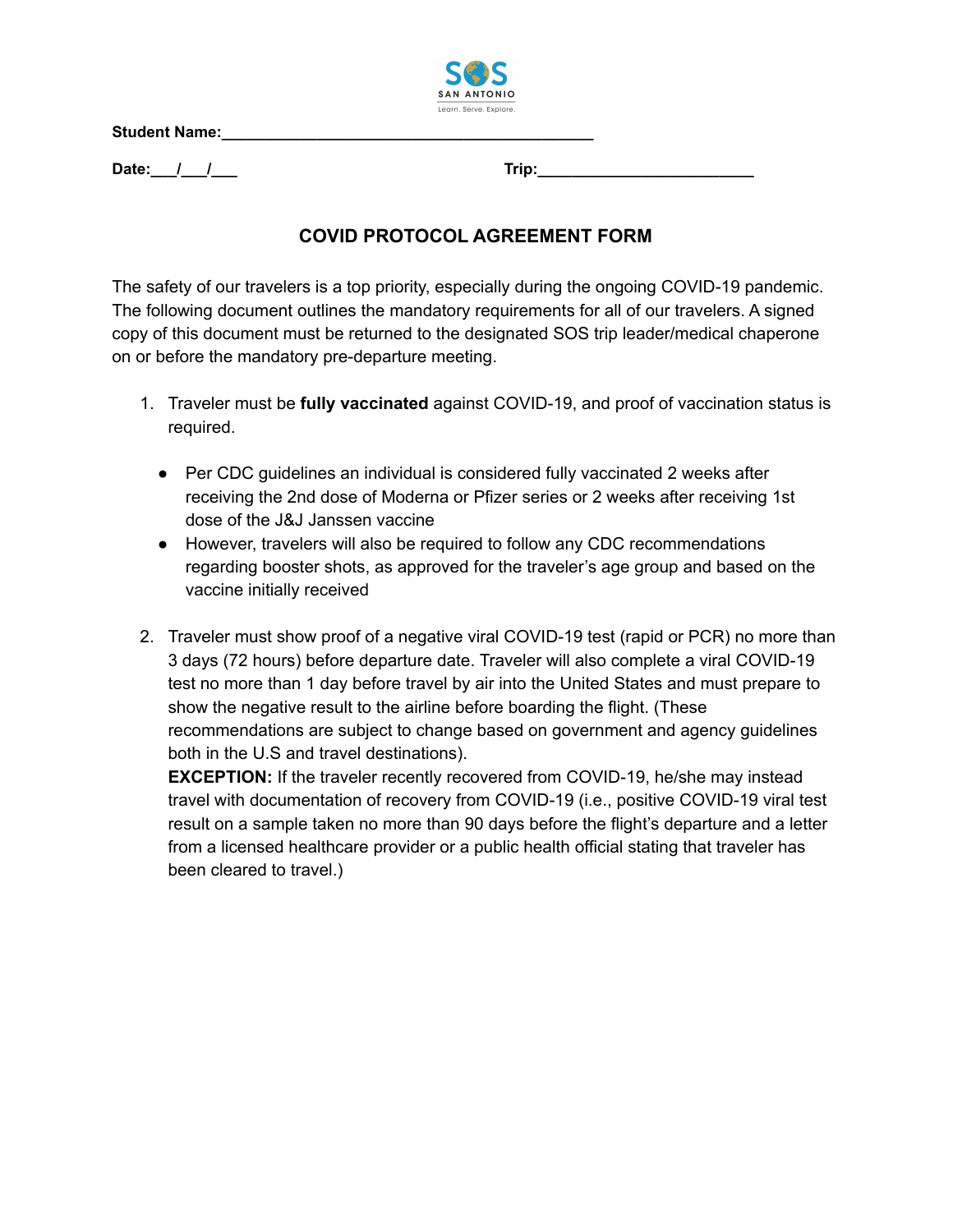

**Student Name:\_\_\_\_\_\_\_\_\_\_\_\_\_\_\_\_\_\_\_\_\_\_\_\_\_\_\_\_\_\_\_\_\_\_\_\_\_\_\_\_\_\_\_**

**Date:\_\_\_/\_\_\_/\_\_\_ Trip:\_\_\_\_\_\_\_\_\_\_\_\_\_\_\_\_\_\_\_\_\_\_\_\_\_**

## **COVID Questionnaire**

3. Please answer the following COVID questionnaire by checking YES or NO in each box.

|                                                                                                                                                                                        | <b>YES</b> | NΟ        |
|----------------------------------------------------------------------------------------------------------------------------------------------------------------------------------------|------------|-----------|
| In the last two weeks, have you been in close contact with<br>someone who had COVID-19?                                                                                                |            |           |
| In the last two weeks, have you traveled by air internationally or<br>domestically?                                                                                                    |            |           |
| In the last 10 days, have you experienced any of the symptoms<br>listed below? (check all that apply)                                                                                  | <b>YES</b> | <b>NO</b> |
| Fever or feeling feverish (such as chills, sweating)                                                                                                                                   |            |           |
| Cough                                                                                                                                                                                  |            |           |
| Mild or moderate difficulty breathing (breathing slightly faster than<br>normal, feeling like you can't inhale or exhale, or wheezing, especially<br>during exhaling or breathing out) |            |           |
| Sore throat                                                                                                                                                                            |            |           |
| Muscle aches or body aches                                                                                                                                                             |            |           |
| Unusual fatigue                                                                                                                                                                        |            |           |
| Headache                                                                                                                                                                               |            |           |
| New loss of taste or smell                                                                                                                                                             |            |           |
| Congestion or runny nose                                                                                                                                                               |            |           |
| Nausea or vomiting                                                                                                                                                                     |            |           |
| Diarrhea                                                                                                                                                                               |            |           |
| <b>Night Sweats</b>                                                                                                                                                                    |            |           |
| Other symptoms: Please describe:                                                                                                                                                       |            |           |
| No symptoms                                                                                                                                                                            |            |           |
| In the last 90 days, have you tested positive for COVID-19?                                                                                                                            |            |           |